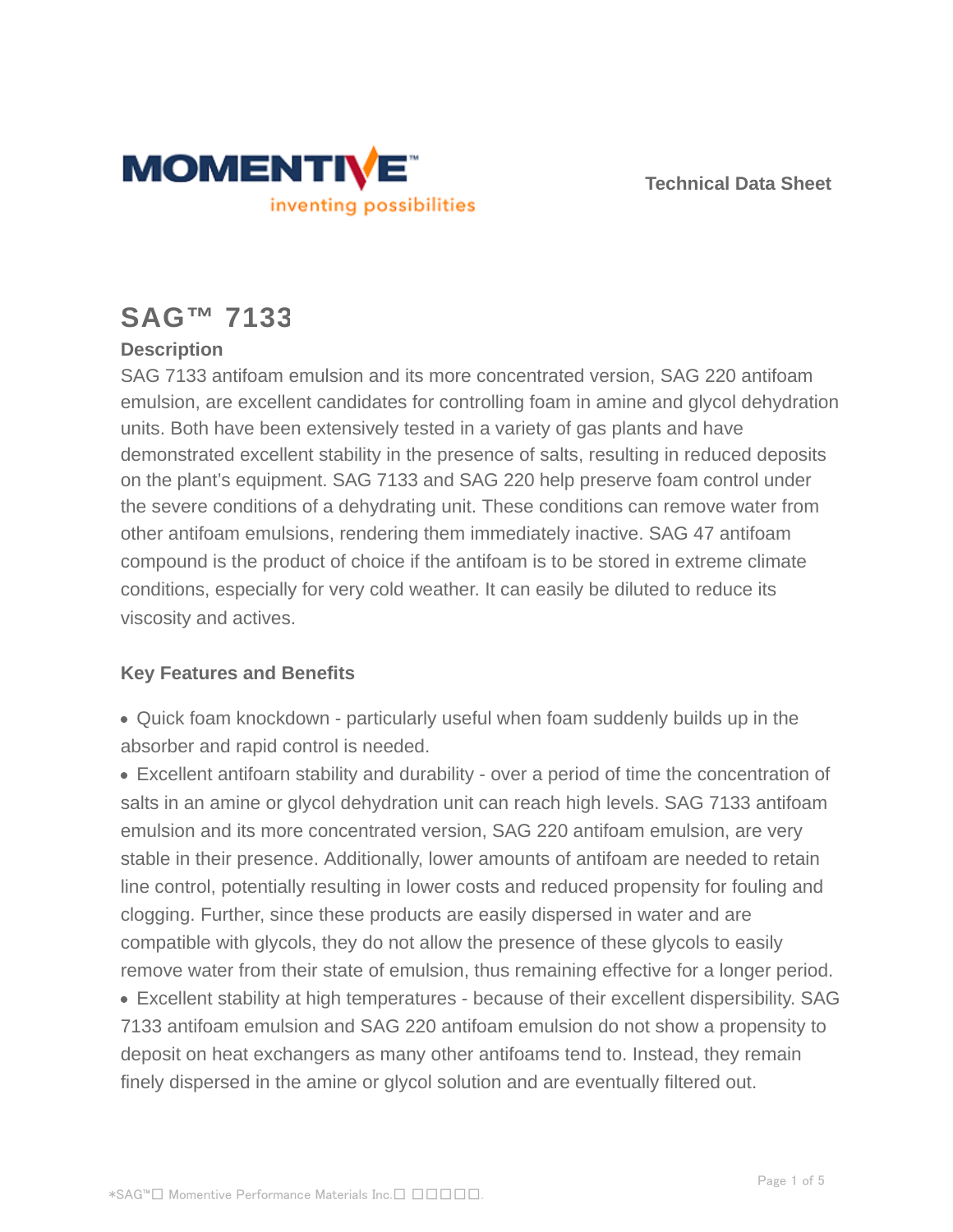Easy dilution and use - simple addition of water and minimum agitation is sufficient to dilute SAG 7133 antifoam emulsion and SAG 220 antifoam emulsion to required concentrations. Pumping of the diluted emulsions is easy, due to their low viscosity.

Reduced clogging or scaling in the heat exchangers - potentially resulting in less service maintenance.

Low concentrations can provide effective foam control - SAG 7133 antifoam emulsion and SAG 220 antifoam emulsion are often two to three times more effective than other antifoams used in gas treating units.

| <b>Emulsion: Silicone Antifoam Emulsion SAG 7133</b> |                                             |  |  |
|------------------------------------------------------|---------------------------------------------|--|--|
| <b>Chemical Nature</b>                               | Emulsion of a silicone antifoam compound    |  |  |
| Appearance                                           | White, homogeneous, slightly viscous liquid |  |  |
| Viscosity at 25°C, cSt                               | 600                                         |  |  |
| Active Ingredients, %                                | 10                                          |  |  |
| Specific Gravity at 25°/25°C                         | 1                                           |  |  |
| pH                                                   | $\overline{7}$                              |  |  |
| <b>Emulsion Type</b>                                 | Non-jonic                                   |  |  |
| <b>Suitable Diluents</b>                             | Water only                                  |  |  |
|                                                      |                                             |  |  |
| <b>Emulsion: Silicone Antifoam Emulsion SAG 220</b>  |                                             |  |  |
| <b>Chemical Nature</b>                               | Emulsion of a silicone antifoam compound    |  |  |
| Appearance                                           | White, homogeneous, slightly viscous liquid |  |  |
| Viscosity at 25°C, cSt                               | 600                                         |  |  |
| Active Ingredients, %                                | 20                                          |  |  |
| Specific Gravity at 25/25°C                          | 1                                           |  |  |
| pH                                                   | $\overline{7}$                              |  |  |
| <b>Emulsion Type</b>                                 | Non-ionic                                   |  |  |
| <b>Suitable Diluents</b>                             | Water only                                  |  |  |
|                                                      |                                             |  |  |
| Compound: Silicone Antifoam Compound SAG 47          |                                             |  |  |
| <b>Chemical Nature</b>                               | Polydimethyl siloxane compound              |  |  |
| Appearance                                           | <b>Translucent white</b>                    |  |  |
| Viscosity at 25°C, (after stirring), cP              | 2500                                        |  |  |
|                                                      |                                             |  |  |

### **Typical Physical Properties**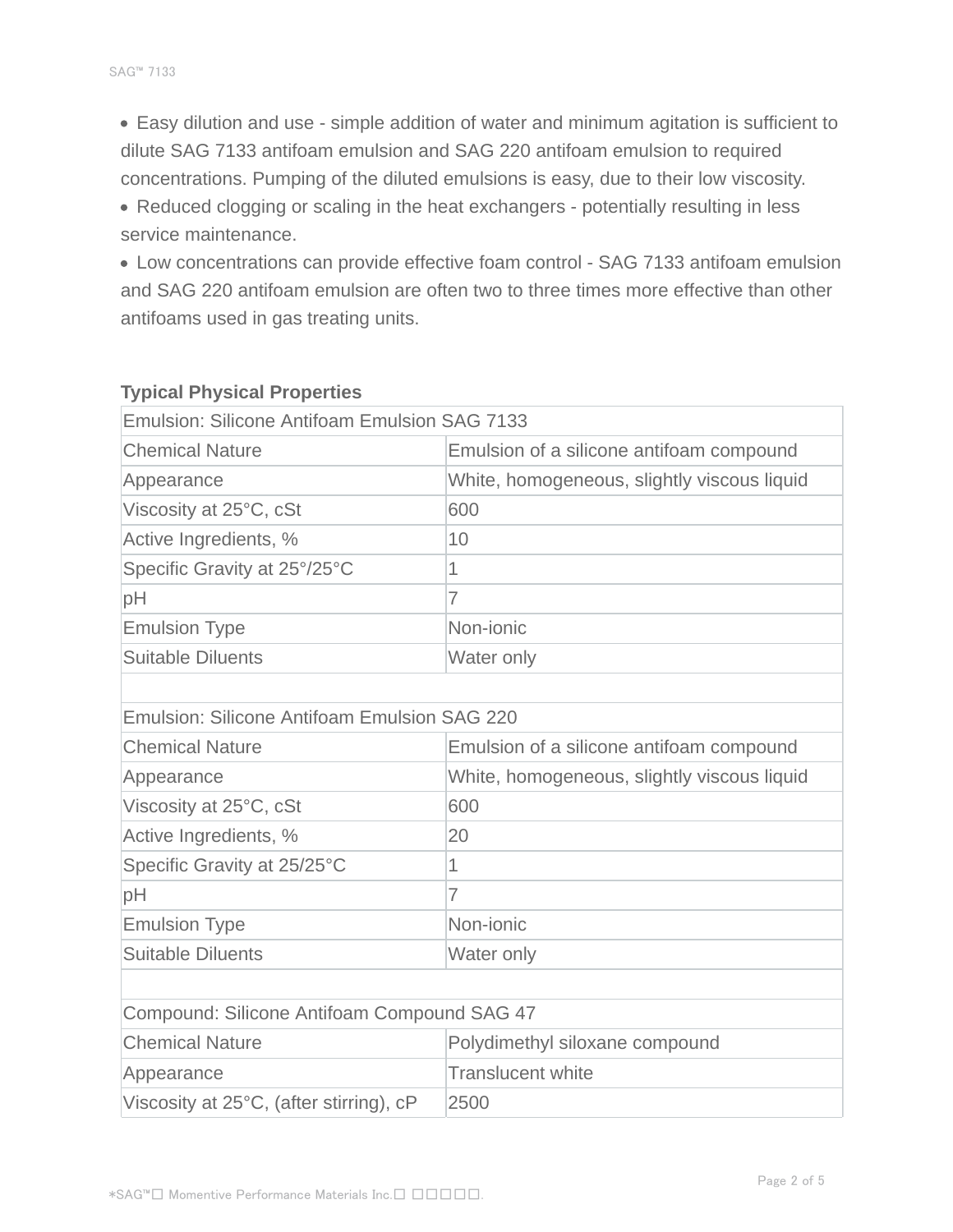| Active Ingredients, % by weight | 100                          |
|---------------------------------|------------------------------|
| Specific Gravity at 25°/25°C    | 0.988                        |
| Emulsifiers                     | <b>None</b>                  |
| Suitable Diluents               | Process liquid, hydrocarbons |

### **Potential Applications**

SAG 7133 antifoam emulsion, its more concentrated version, SAG 220 antifoam emulsion, and SAG 47 antifoam compound are targeted for gas recovery plants, where natural gas must be washed, or scrubbed, before distribution, and for liquefied natural gas (LNG) plants that must achieve high gas purity before liquefaction.

In many amine units, foam can be problematic. Proper line control without antifoam is, generally, extremely difficult.

General-purpose antifoams have a wide range of applicability, but not all of them are suitable for use in the treatment of gas. Some foam control agents can aggravate the problem. Foam control in gas scrubbers is only one of the process parameters to be monitored. It is equally important to prevent or slow the fouling of the unit, because dismantling of the gas-scrubbing units is manually intensive. Incorrectly specified antifoams can easily lead to increased fouling and clogging, particularly in the heat exchangers. Momentive Performance Materials SAG antifoams are designed to provide foam control with a minimum of such problems.

**Patent Status** Standard copy to come

**Product Safety, Handling and Storage** Standard copy to come **Limitations** Standard copy to come

**Contact Information** Email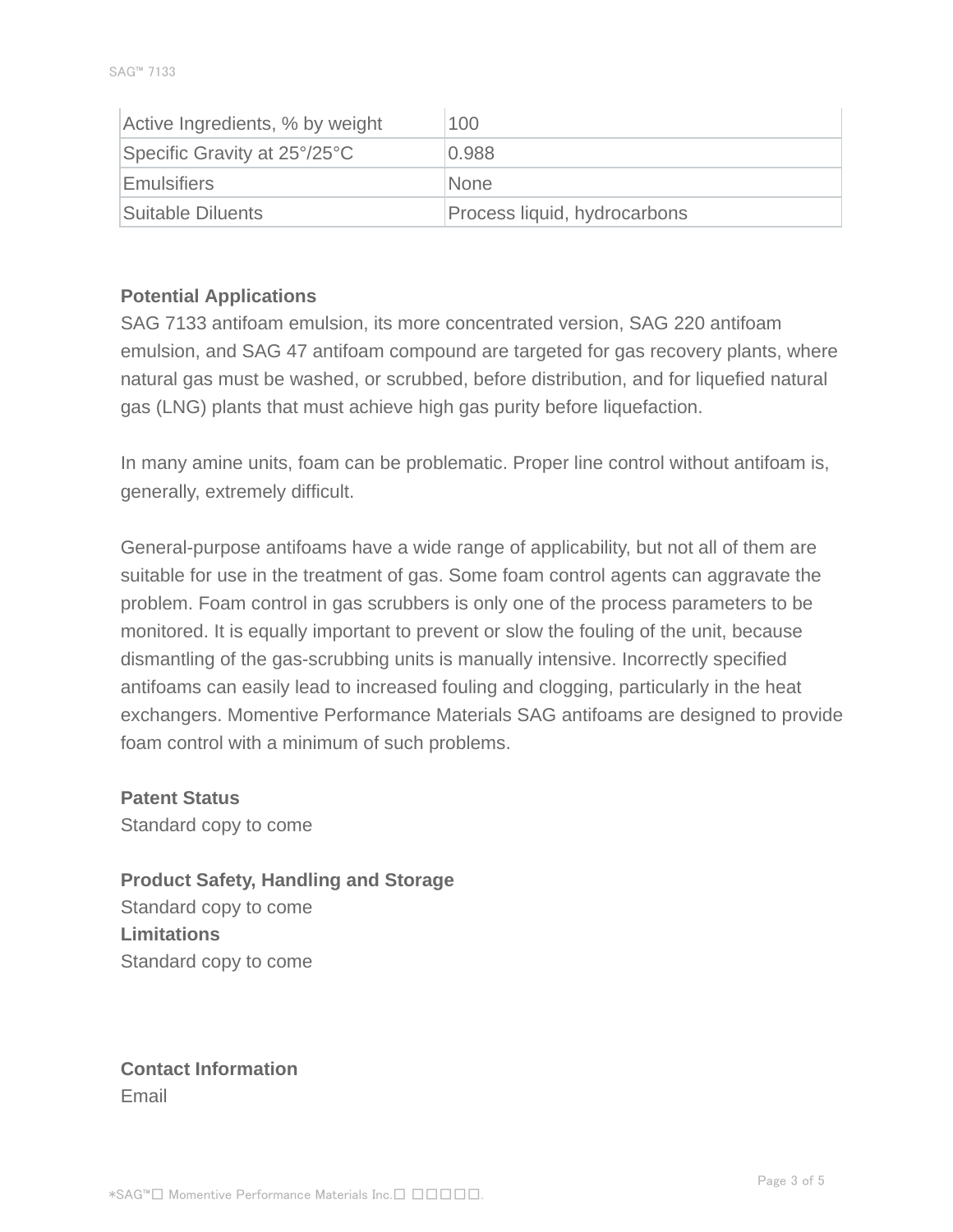#### commercial.services@momentive.com

#### **Telephone**

| <b>Americas</b>                       | <b>Latin America</b>                                      | <b>EMEAI- Europe, Middle</b><br>East, Africa & India                        | <b>ASIA PACIFIC</b>                            |
|---------------------------------------|-----------------------------------------------------------|-----------------------------------------------------------------------------|------------------------------------------------|
| +1 800 295 2392<br>Toll free*         | <b>Brazil</b><br>+55 11 4534 9650                         | <b>Europe</b><br>+390510924300                                              | <b>China</b><br>800 820 0202                   |
| +704 805 6946<br><b>Direct Number</b> | <b>Direct Number</b>                                      | Direct number                                                               | Toll free<br>+86 21 3860 4892<br>Direct number |
| *All American<br>countries            | <b>Mexico</b><br>+52 55 2169 7670<br><b>Direct Number</b> | India, Middle East &<br><b>Africa</b><br>+ 91 44 71212207<br>Direct number* | Japan<br>+81 3 5544 3111<br>Direct number      |
|                                       |                                                           | *All Middle Eastern<br>countries, Africa, India,                            | <b>Korea</b><br>+82 2 6201 4600                |

For literature and technical assistance, visit our website at: www.momentive.com

### **DISCLAIMER:**

**THE MATERIALS, PRODUCTS AND SERVICES OF MOMENTIVE PERFORMANCE MATERIALS INC. AND ITS SUBSIDIARIES AND AFFILIATES (COLLECTIVELY "SUPPLIER"), ARE SOLD SUBJECT TO SUPPLIER'S STANDARD CONDITIONS OF SALE, WHICH ARE INCLUDED IN THE APPLICABLE DISTRIBUTOR OR OTHER SALES AGREEMENT, PRINTED ON THE BACK OF ORDER ACKNOWLEDGMENTS AND INVOICES, AND AVAILABLE UPON REQUEST. ALTHOUGH ANY INFORMATION, RECOMMENDATIONS, OR ADVICE CONTAINED HEREIN IS GIVEN IN GOOD FAITH, SUPPLIER MAKES NO WARRANTY OR GUARANTEE, EXPRESS OR IMPLIED, (i) THAT THE RESULTS DESCRIBED HEREIN WILL BE OBTAINED UNDER END-USE CONDITIONS, OR (ii) AS TO THE EFFECTIVENESS OR SAFETY OF ANY DESIGN INCORPORATING ITS PRODUCTS, MATERIALS, SERVICES, RECOMMENDATIONS OR ADVICE. EXCEPT AS PROVIDED IN SUPPLIER'S STANDARD CONDITIONS OF SALE, SUPPLIER AND ITS REPRESENTATIVES SHALL IN NO EVENT BE RESPONSIBLE FOR ANY LOSS RESULTING FROM ANY USE OF ITS MATERIALS, PRODUCTS**